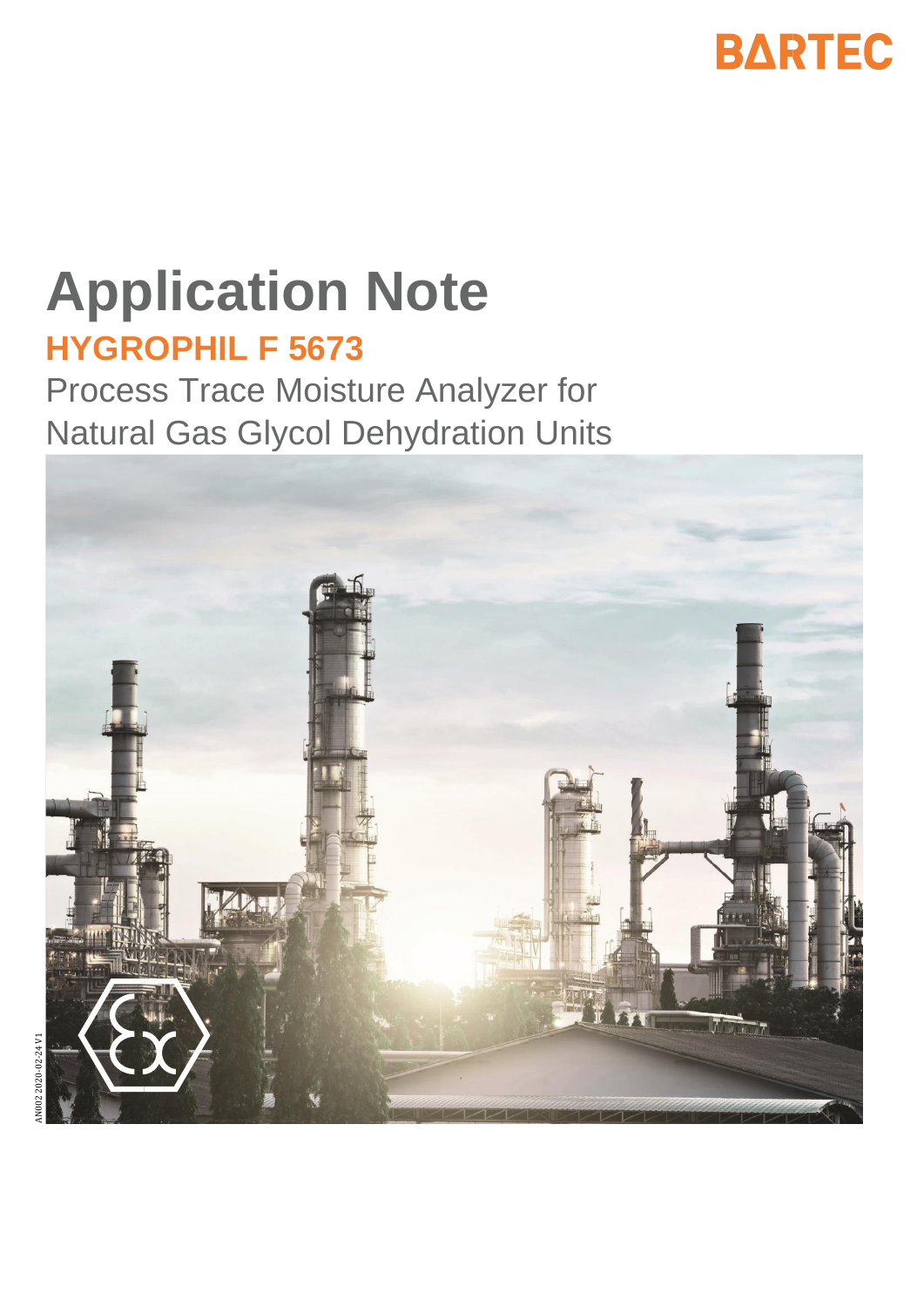

## **APPLICATION NOTE**

**Natural gas dehydration is essential in many processes due to the presence of humidity in varying concentrations. Liquid water and hydrate formation will have an extensive impact on safety and operational reliability. Frozen control valves or plugged orifices can cause a complete shut-down.**

**A common way to dehydrate gases is the use of a glycol dehydration unit. The hygroscopic characteristic of Triethylene glycol and the high boiling point compared to water makes TEG an ideal dehydration agent.**

#### **Improvement of safety and efficiency in dehydration.**

Liquid components are separated in an inlet scrubber before the natural gas enters the Glycol contactor unit. In the contactor, the gas is flowing from the bottom to the top where it passes several stages of trays and bubble caps. Lean (dry) glycol is fed from the top and flows downwards from tray to tray whereby the water vapour gets absorbed due to the hygroscopic properties of the Glycol.

The dehydrated natural gas leaves at the top of the contactor tower after passing a mist

eliminator to reduce glycol loss. The rich (wet) glycol leaves the contactor near the bottom and passes a heat exchanger towards the glycol regenerator to warm up. Within the stripping column and reboiler the absorbed water is separated from the glycol by distillation. The regenerated and hot glycol flows again through the heat exchanger to reduce the temperature after regeneration. The glycol pump is used to circulate the liquid desiccant within the unit.



*Figure 1: Diagram of a simplified glycol dehydration unit*

The water removal rate is depending on many factors such as:

- Gas and glycol temperatures
- Gas flow rate and specific gravity
- Operating pressure
- Inlet water content
- Glycol circulation rate
- Condition of the glycol (impurities)
- Mechanical or chemical issues (foaming)
- Corrosion caused by NaCl, H2S and CO<sup>2</sup>
- Blocked filters, fouled heat exchangers or failing pump

**BARTEC BENKE GmbH** Borsigstr. 10 21465 Reinbek/Hamburg Germany

Phone: +49 40 727 03 0 Fax: +49 40 727 03 228 sales@bartec-benke.de www.bartec.com